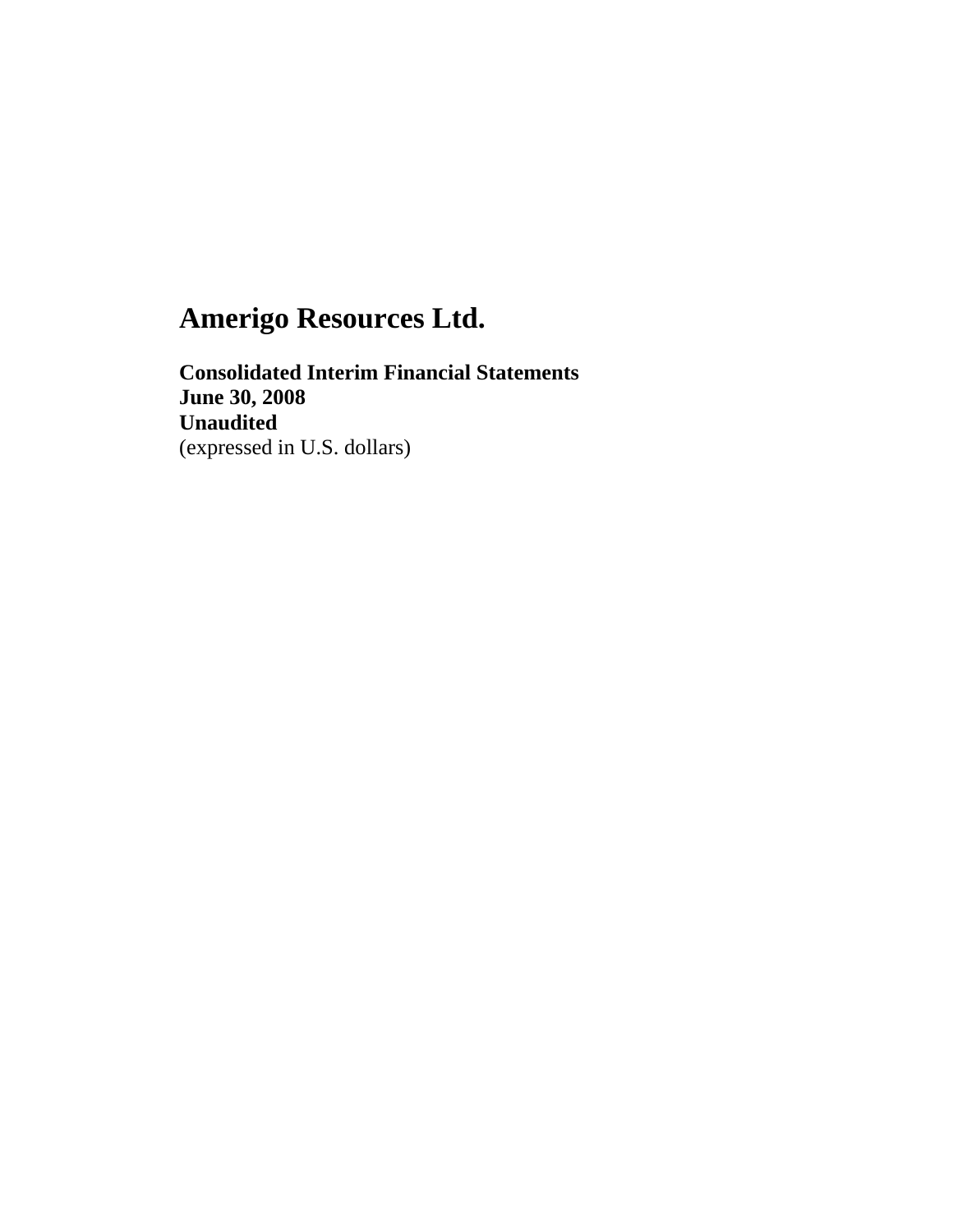Consolidated Balance Sheets (Unaudited)

(expressed in U.S. dollars)

|                                                                                                                                                                                   |                                                                 | <b>June 30,</b><br>2008<br>\$                                | December 31,<br>2007<br>\$                         |
|-----------------------------------------------------------------------------------------------------------------------------------------------------------------------------------|-----------------------------------------------------------------|--------------------------------------------------------------|----------------------------------------------------|
| <b>Assets</b>                                                                                                                                                                     |                                                                 |                                                              |                                                    |
| <b>Current assets</b><br>Cash and cash equivalents<br>Accounts receivable<br>Prepaid expenses<br>Plant supplies and inventory                                                     |                                                                 | 11,192,995<br>18,040,325<br>386,172<br>4,383,260             | 16,712,630<br>16,901,271<br>106,289<br>4,231,984   |
|                                                                                                                                                                                   |                                                                 | 34,002,752                                                   | 37,952,174                                         |
| <b>Investments</b> (Note 9)<br><b>Property, plant and equipment - (Note 3)</b><br><b>Contractual right</b> - net (Note 4)<br><b>Other</b>                                         |                                                                 | 17,890,234<br>106,861,832<br>7,205,675<br>38,384             | 21, 171, 455<br>98,136,625<br>7,437,823<br>40,864  |
|                                                                                                                                                                                   |                                                                 | 165,998,877                                                  | 164,738,941                                        |
| <b>Liabilities</b>                                                                                                                                                                |                                                                 |                                                              |                                                    |
| <b>Current liabilities</b><br>Accounts payable and accrued liabilities<br>El Teniente royalty payable (Note 5)<br>Bank loan (Note 6)<br>Due to non-controlling interests (Note 7) |                                                                 | 12,575,686<br>4,891,439<br>4,625,065<br>57,904<br>22,150,094 | 16,635,329<br>5,742,906<br>61,735<br>22,439,970    |
| <b>Other payables</b><br><b>Asset retirement obligation</b><br><b>Future income tax</b><br><b>Non-controlling interests</b> (Note $7(a)$ )                                        |                                                                 | 956,276<br>4,954,828<br>6,834,842<br>1,000                   | 1,003,500<br>4,787,273<br>6,180,703<br>1,000       |
|                                                                                                                                                                                   |                                                                 | 34,987,040                                                   | 34,412,446                                         |
| <b>Shareholders' Equity</b><br>Capital stock (Note 8)<br>Value assigned to stock options (Note $8(c)$ )<br><b>Retained earnings</b>                                               | Accumulated other comprehensive income (loss) (Note $9(a)(b)$ ) | 56,737,545<br>2,192,230<br>73,179,486<br>(1,007,424)         | 56,933,105<br>1,949,218<br>67,070,515<br>4,373,657 |
|                                                                                                                                                                                   |                                                                 | 131,101,837                                                  | 130,326,495                                        |
|                                                                                                                                                                                   |                                                                 | 165,998,877                                                  | 164,738,941                                        |
| <b>Contingencies</b> (Note 13)<br><b>Subsequent events (Note 14)</b><br><b>Approved by the Board of Directors</b>                                                                 |                                                                 |                                                              |                                                    |
| "Robert Gayton"                                                                                                                                                                   | Director                                                        | "Ruston Goepel"                                              | Director                                           |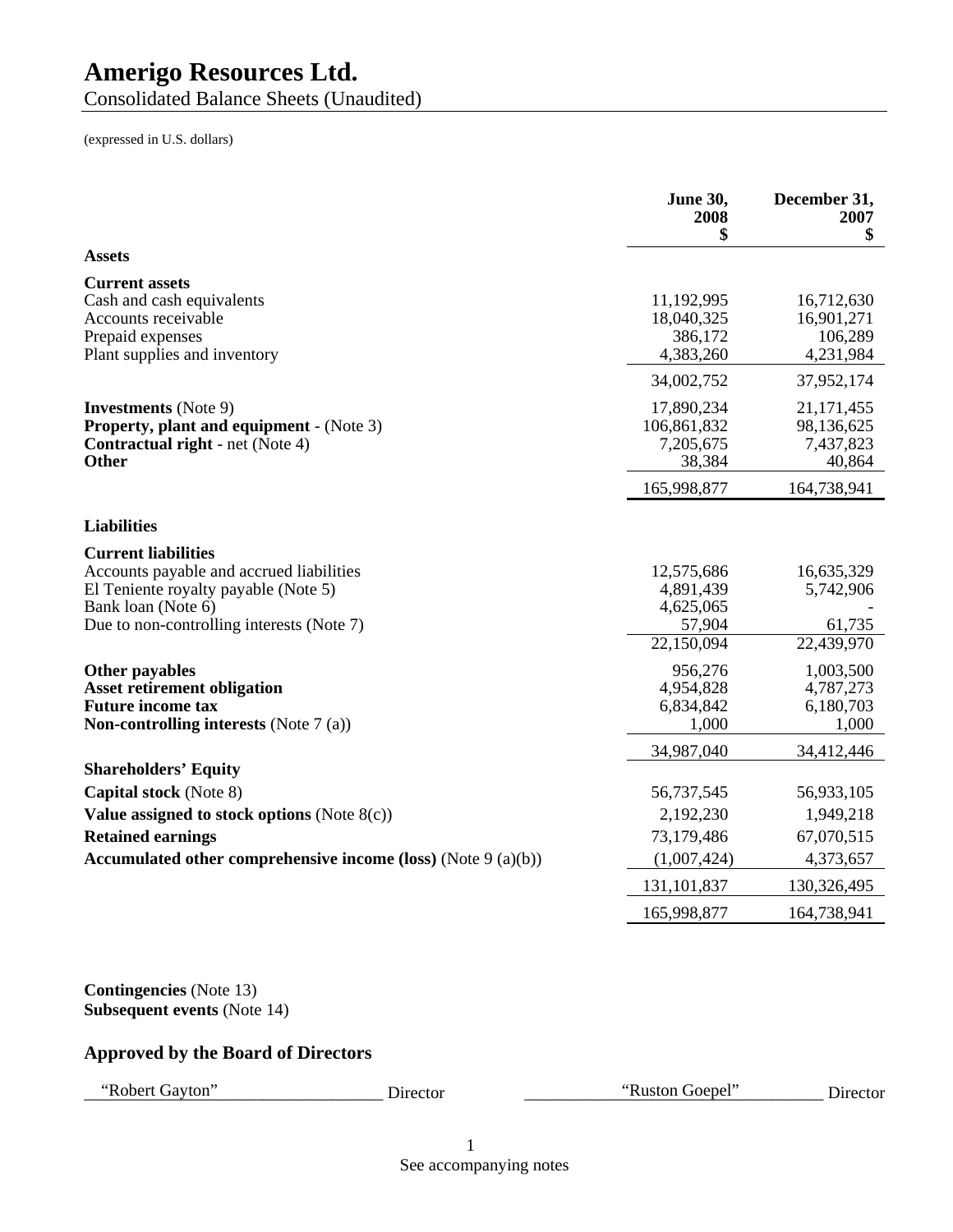Consolidated Statements of Operations and Comprehensive Income (Unaudited)

### (expressed in U.S. dollars)

|                                                 | Three months ended June 30, |            | Six months ended June 30, |            |
|-------------------------------------------------|-----------------------------|------------|---------------------------|------------|
|                                                 | 2008                        | 2007       | 2008                      | 2007       |
|                                                 | \$                          |            |                           |            |
| <b>Revenue</b>                                  | 31,164,236                  | 32,011,648 | 67,097,701                | 50,182,831 |
| Costs                                           |                             |            |                           |            |
| Production costs                                | 16,325,965                  | 13,295,084 | 36,132,558                | 20,833,324 |
| El Teniente royalty (Note 5)                    | 5,319,664                   | 5,291,091  | 10,466,225                | 8,182,929  |
| Depreciation & amortization                     | 1,081,028                   | 791,439    | 2,361,245                 | 1,367,173  |
| Administration                                  | 517,731                     | 334,735    | 1,010,029                 | 627,456    |
| Transportation                                  | 227,114                     | 281,015    | 503,388                   | 472,913    |
| Asset retirement accretion cost                 | 83,777                      | 39,684     | 167,555                   | 79,368     |
| Stock-based compensation (Note $8(c)$ )         |                             | 59,674     |                           | 114,369    |
| <b>Cost of sales</b>                            | 23,555,279                  | 20,092,722 | 50,641,000                | 31,677,532 |
| <b>Operating profit</b>                         | 7,608,957                   | 11,918,926 | 16,456,701                | 18,505,299 |
| Other expenses                                  |                             |            |                           |            |
| Salaries, management & professional fees        | 316,955                     | 239,936    | 642,557                   | 484,031    |
| Office and general expenses                     | 306,717                     | 286,962    | 811,039                   | 595,202    |
| Stock-based compensation (Note 8(c))            | 121,419                     | 292,375    | 243,012                   | 587,671    |
| Interest expense                                | 116,398                     | 6,491      | 221,654                   | 8,110      |
|                                                 | 861,489                     | 825,764    | 1,918,262                 | 1,675,014  |
| Earnings before the under-noted items           | 6,747,468                   | 11,093,162 | 14,538,439                | 16,830,285 |
| Foreign exchange gain                           | 300,918                     | 740,369    | 368,325                   | 970,966    |
| Interest income                                 | 140,046                     | 371,366    | 294,394                   | 646,495    |
| Other income                                    | 67,724                      | 28,159     | 142,088                   | 66,781     |
| Investment loss (Note $9(c)$ )                  | (5, 408)                    | (38, 413)  | (30, 122)                 | (200, 314) |
| Gain on fair value adjustments to financial     |                             |            |                           |            |
| instruments                                     |                             | 269,676    |                           | 711,591    |
| Earnings before taxes and non-                  |                             |            |                           |            |
| controlling interests                           | 7,250,748                   | 12,464,319 | 15,313,124                | 19,025,804 |
| Income tax expense, net of tax recoveries       | 906,973                     | 1,967,709  | 2,448,765                 | 2,862,964  |
| <b>Earnings before non-controlling</b>          |                             |            |                           |            |
| interests                                       | 6,343,775                   | 10,496,610 | 12,864,359                | 16,162,840 |
| <b>Non-controlling interests</b> (Note $7(a)$ ) | 125,331                     | 163,923    | 262,903                   | 278,871    |
| Net earnings                                    | 6,218,444                   | 10,332,687 | 12,601,456                | 15,883,969 |
| Other comprehensive income (loss) (Note         |                             |            |                           |            |
| 9(a)(b))                                        | (875, 419)                  | 964,175    | (5,381,081)               | 964,175    |
| <b>Comprehensive income</b>                     | 5,343,025                   | 11,296,862 | 7,220,375                 | 16,848,144 |
|                                                 |                             |            |                           |            |
| Weighted average number of shares               |                             |            |                           |            |
| outstanding, basic                              | 94,164,941                  | 94,530,409 | 94,248,662                | 94,049,073 |
| Weighted average number of shares               |                             |            |                           |            |
| outstanding, diluted                            | 94,164,941                  | 96,057,855 | 94,248,662                | 95,576,519 |
| Earnings per share                              |                             |            |                           |            |
| Basic                                           | 0.07                        | 0.11       | 0.13                      | 0.17       |
| Diluted                                         | 0.07                        | $0.11\,$   | 0.13                      | 0.17       |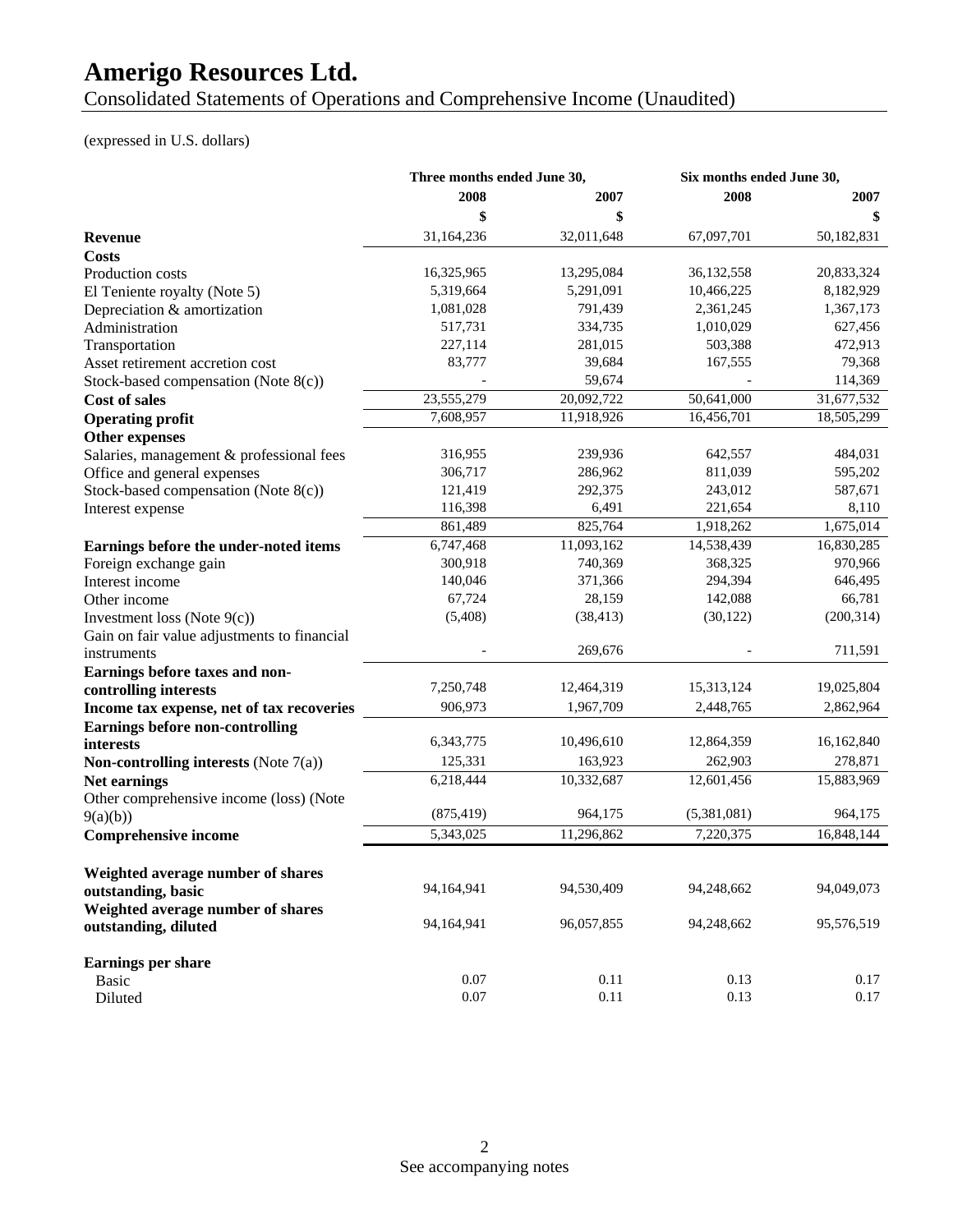Consolidated Statements of Cash Flows (Unaudited)

#### (expressed in U.S. dollars)

|                                             | Three months ended June 30, |             | Six months ended June 30, |              |
|---------------------------------------------|-----------------------------|-------------|---------------------------|--------------|
|                                             | 2008                        | 2007        | 2008                      | 2007         |
|                                             | \$                          | \$          | \$                        | \$           |
| <b>Cash flows from operating activities</b> |                             |             |                           |              |
| Net earnings                                | 6,218,444                   | 10,332,687  | 12,601,456                | 15,883,969   |
| Items not affecting cash -                  |                             |             |                           |              |
| Depreciation and amortization               | 1,081,028                   | 791,439     | 2,361,245                 | 1,367,173    |
| Stock-based compensation                    | 121,419                     | 352,049     | 243,012                   | 702,040      |
| Accrued interest on bank loan               | 108,272                     |             | 148,177                   |              |
| Asset retirement accretion cost             | 83,777                      | 39,684      | 167,555                   | 79,368       |
| Amortization of future income tax           |                             |             |                           |              |
| asset                                       | 17,425                      | 16,137      | 33,731                    | 31,045       |
| Investment loss                             | 5,407                       | 38,413      | 30,121                    | 200,314      |
| Other receivables                           | 935                         | (3,466)     | 2,480                     | (2,792)      |
| Unrealized foreign exchange gain            | (979, 400)                  | (105, 332)  | (763, 952)                | (119, 669)   |
| Future income tax                           | (562,706)                   | 437,998     | 654,139                   | 724,164      |
| Gain on fair value adjustments to           |                             |             |                           |              |
| financial instruments                       |                             | (269, 676)  |                           | (711, 591)   |
|                                             | 6,094,601                   | 11,629,933  | 15,477,964                | 18,154,021   |
| Changes in non-cash working capital         |                             |             |                           |              |
| Accounts receivable                         | 11,221,723                  | (2,738,875) | (1,139,054)               | (2,032,203)  |
| Prepaid expenses                            | 217,785                     | (14, 142)   | (279, 883)                | (445, 151)   |
| Plant, supplies and inventory               | 1,596,128                   | (624, 391)  | (151,276)                 | (1,299,972)  |
| Accounts payable                            | (9,926,197)                 | 1,847,973   | (2,405,006)               | 3,622,647    |
| El Teniente royalty payable                 | (848, 246)                  | 2,267,596   | (1, 117, 841)             | 1,593,674    |
| Due to non-controlling interests            | 529                         | 26,318      | (3,831)                   | 13,587       |
| Other payables                              | (219, 570)                  | 15,365      | (47, 224)                 | 84,447       |
| Net cash provided by operating              |                             |             |                           |              |
| activities                                  | 8,136,753                   | 12,409,777  | 10,333,849                | 19,691,050   |
| <b>Cash flows from investing activities</b> |                             |             |                           |              |
| Purchase of plant and equipment             | (5,672,077)                 | (1,684,323) | (12, 542, 672)            | (7,217,147)  |
| (Purchase)/sale of investments,             |                             |             |                           |              |
| net                                         | (1,976,801)                 | (6,640,589) | (2,129,981)               | (6,640,589)  |
| Net cash used in investing activities       | (7,648,878)                 | (8,324,912) | (14,672,653)              | (13,857,736) |
| <b>Cash flows from financing</b>            |                             |             |                           |              |
| activities                                  |                             |             |                           |              |
| Purchase of share capital for cancellation  | (254, 597)                  |             | (669, 521)                |              |
| Proceeds from short-term bank loan          |                             |             | 5,507,214                 |              |
| Payment of dividends                        |                             | (5,286,918) | (6,018,524)               | (5,286,918)  |
| Issuance of shares for cash                 |                             | 1,026,767   |                           | 1,447,395    |
| Net cash provided by (used in)              |                             |             |                           |              |
| financing activities                        | (254, 597)                  | (4,260,151) | (1,180,831)               | (3,839,523)  |
| Net increase (decrease) in cash             |                             |             |                           |              |
| and cash equivalents                        | 233,278                     | (175, 286)  | (5,519,635)               | 1,993,791    |
| Cash and cash equivalents -                 |                             |             |                           |              |
| <b>Beginning of period</b>                  | 10,959,717                  | 28,743,136  | 16,712,630                | 26,574,059   |
| Cash and cash equivalents -                 |                             |             |                           |              |
| End of period                               | 11,192,995                  | 28,567,850  | 11,192,995                | 28,567,850   |

**Supplemental disclosure with respect to cash flows (Note 12)**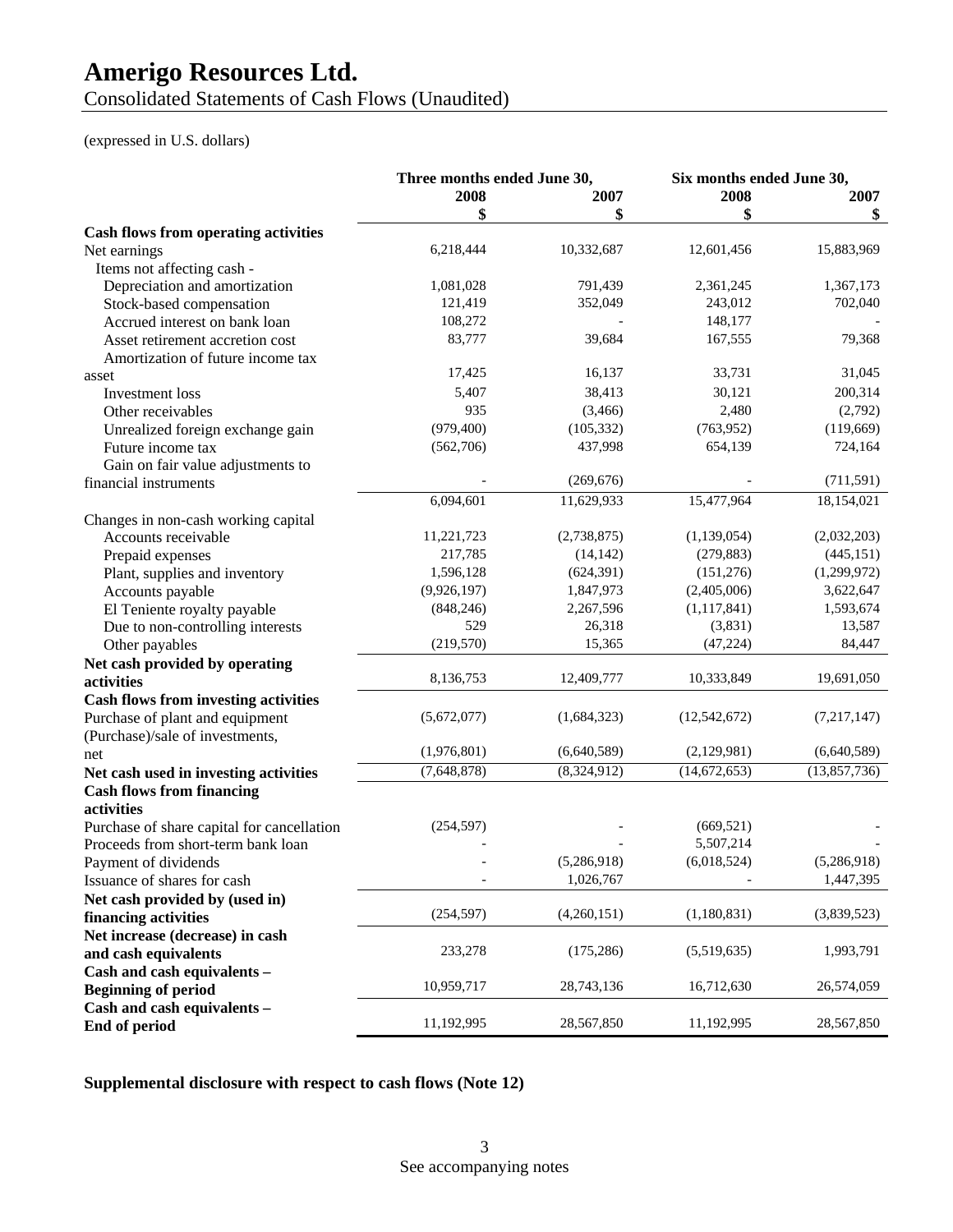Consolidated Statements of Shareholders' Equity (Unaudited)

(expressed in U.S. dollars)

|  | <b>Common shares</b> |  |
|--|----------------------|--|
|--|----------------------|--|

|                                                                                                        | No. of shares | Amount                   | <b>Retained</b><br><b>Earnings</b> | <b>Value</b><br>assigned<br>to stock options | <b>Accumulated Other</b><br>Comprehensive<br>Income (Loss) | Shareholders'<br>equity |
|--------------------------------------------------------------------------------------------------------|---------------|--------------------------|------------------------------------|----------------------------------------------|------------------------------------------------------------|-------------------------|
|                                                                                                        |               | $($ \$ $)$               | \$)                                | $(\$)$                                       | $(\$)$                                                     | \$)                     |
| Balance -<br>Dec. 31, 2006 as previously<br>reported<br>Adoption of financial<br>instruments standards | 93,443,244    | 55,026,997               | 53,757,962                         | 1,603,180                                    | (22, 110)                                                  | 110,366,029             |
| (Note 2)                                                                                               |               |                          | 365,858                            |                                              |                                                            | 365,858                 |
| Balance-<br>Dec. 31, 2006 as restated                                                                  | 93,443,244    | 55,026,997               | 54,123,820                         | 1,603,180                                    | (22,110)                                                   | 110,731,887             |
| Issue of shares<br>Exercise of stock options                                                           | 1,089,500     | 1,447,395                |                                    |                                              |                                                            | 1,447,395               |
| Shares repurchased                                                                                     | (160,000)     | (93, 931)                | (246,370)                          |                                              |                                                            | (340, 301)              |
| Options granted                                                                                        |               |                          |                                    | 898,682                                      |                                                            | 898,682                 |
| Transfer of value on<br>exercise of stock options                                                      |               | 552,644                  |                                    | (552, 644)                                   |                                                            |                         |
| Unrealized gains on<br>"available for sale"<br>instruments (Note 9)                                    |               |                          |                                    |                                              | 4,395,767                                                  | 4,395,767               |
| Dividends paid                                                                                         |               | $\overline{\phantom{a}}$ | (11,089,289)                       |                                              |                                                            | (11,089,289)            |
| Net earnings for the year                                                                              |               | $\blacksquare$           | 24, 282, 354                       |                                              |                                                            | 24, 282, 354            |
| Balance -<br>Dec. 31, 2007                                                                             | 94,372,744    | 56,933,105               | 67,070,515                         | 1,949,218                                    | 4,373,657                                                  | 130,326,495             |
| Shares repurchased                                                                                     | (333,100)     | (195, 560)               | (473,961)                          |                                              |                                                            | (669, 521)              |
| Options granted                                                                                        |               |                          |                                    | 243,012                                      |                                                            | 243,012                 |
| Unrealized losses on<br>"available for sale"<br>instruments (Note 9)                                   |               |                          |                                    |                                              | (5,381,081)                                                | (5,381,081)             |
| Dividends paid                                                                                         |               |                          | (6,018,524)                        |                                              |                                                            | (6,018,524)             |
| Net earnings for the period                                                                            |               |                          | 12,601,456                         |                                              |                                                            | 12,601,456              |
| Balance-<br>June 30, 2008                                                                              | 94,039,644    | 56,737,545               | 73,179,486                         | 2,192,230                                    | (1,007,424)                                                | 131,101,837             |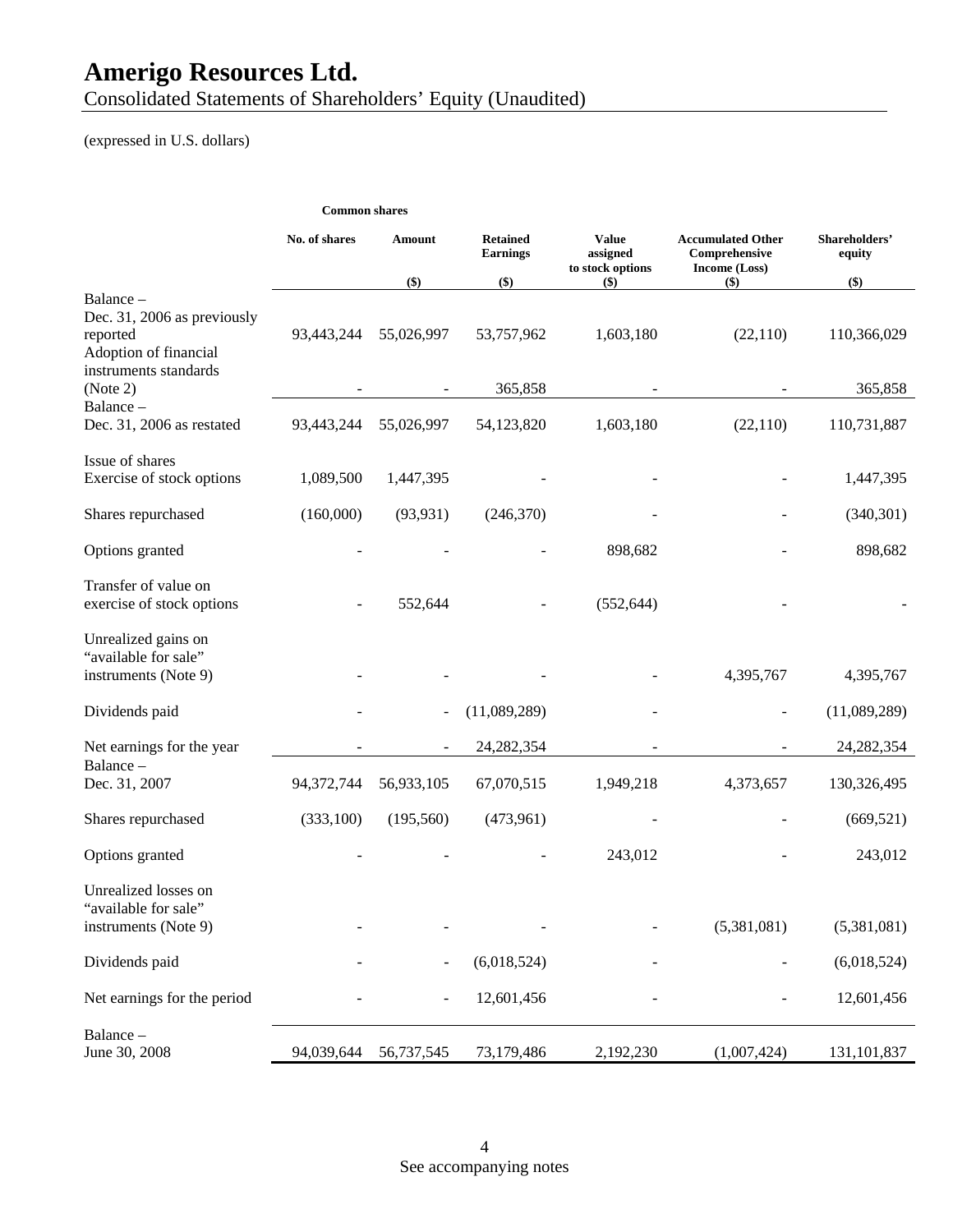Notes to Consolidated Financial Statements June 30, 2008

(expressed in U.S. dollars)

### **1 Operations**

The financial statements of Amerigo Resources Ltd. ("Amerigo") together with its subsidiaries (collectively, the "Company") have been prepared in accordance with Canadian Generally Accepted Accounting Principles for interim financial statements and therefore do not include all of the information and notes required for annual financial statements. These statements follow the same accounting policies and methods of application as the most recent annual financial statements, except as described in Note 2. Accordingly, they should be read in conjunction with Amerigo's audited financial statements for the year ended December 31, 2007. In the opinion of management, all of the adjustments necessary to fairly present the consolidated financial statements set forth herein have been made.

The Company is a producer of copper and molybdenum concentrates with operations in Chile. Its operating subsidiary Minera Valle Central S.A. ("MVC") has a contract with Chile's state-owned copper producer Codelco through at least 2021 to process the tailings from El Teniente, the world's largest underground copper mine. The Company also holds investments in corporations with copper and gold resources in Peru, Chile and Mexico.

### **2 Adoption of new accounting standards**

Effective January 1, 2008 the Company adopted the following new accounting standards:

#### *Section 1535 – Capital Disclosures*

This Section establishes standards for disclosing information about an entity's capital and how it is managed. Disclosure is presented in Note 11.

### *Section 3031 - Inventories*

This Section prescribes the accounting treatment for inventories and provides guidance on the determination of costs and its subsequent recognition as an expense, including any write-down to net realizable value. It also provides guidance on the cost formulas that are used to assign costs to inventories. The adoption of this policy had no effect on the Company's financial statements.

### *Section 3862 – Financial Instruments – Disclosures*

This Section requires additional disclosures to enable users of the Company's financial statements to evaluate the significance of financial instruments to the Company's financial position and performance. In addition, qualitative and quantitative disclosures are provided to enable users to evaluate the nature and extent of risks arising from the Company's financial instruments. Disclosure is presented in Note 10.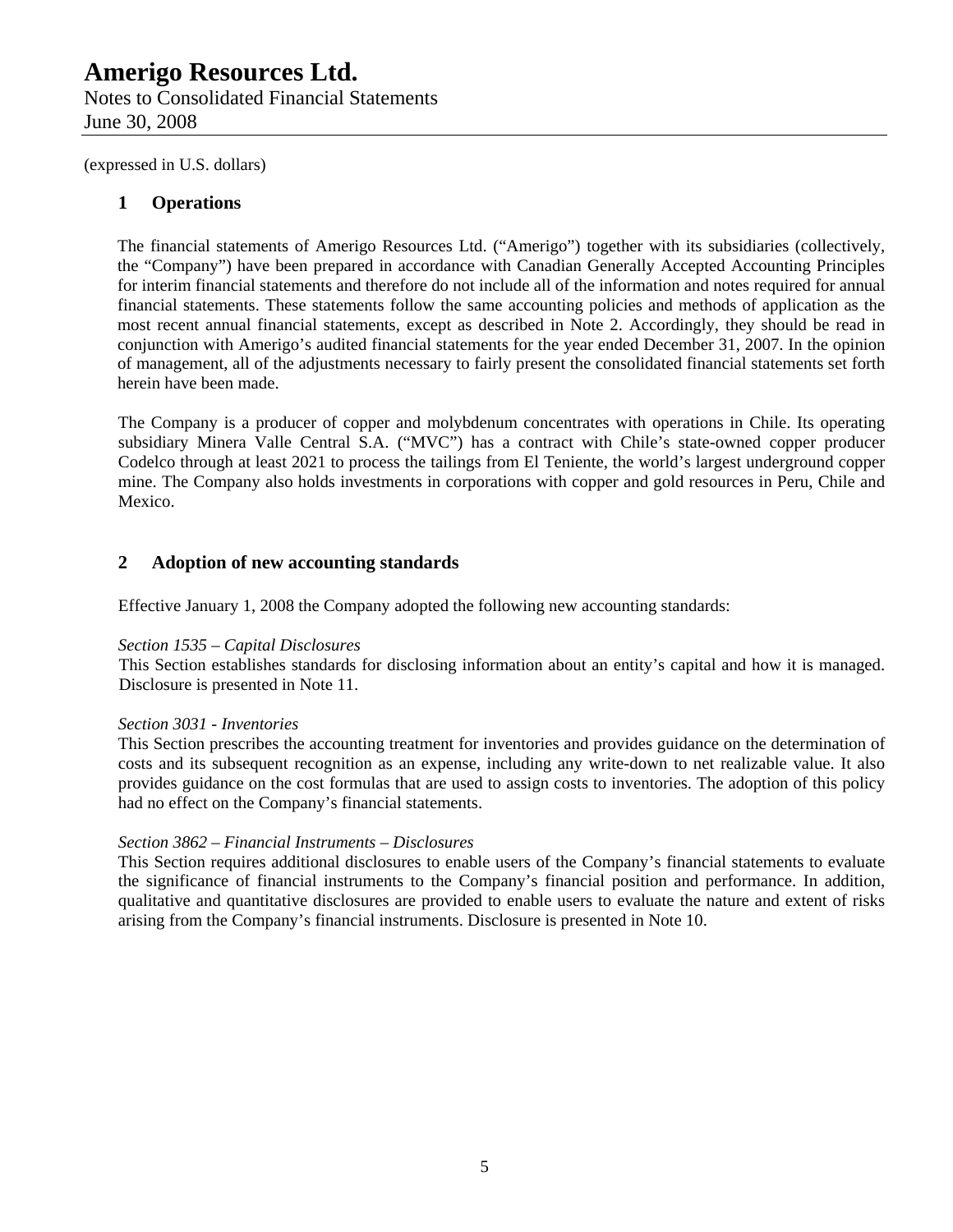Notes to Consolidated Financial Statements June 30, 2008

(expressed in U.S. dollars)

### **3 Property, plant and equipment**

|                                                                      | <b>June 30,</b><br>2008    | December 31,<br>2007       |
|----------------------------------------------------------------------|----------------------------|----------------------------|
| Plant and infrastructure<br>Machinery and equipment and other assets | 51,649,529<br>64,700,113   | 50,431,227<br>55,030,380   |
| Accumulated depreciation and amortization                            | 116,349,642<br>(9,487,810) | 105,461,607<br>(7,324,982) |
|                                                                      | 106,861,832                | 98,136,625                 |

### **4 Contractual right**

At the time of the acquisition of MVC, Amerigo assigned the excess of the purchase price over the fair value of the tangible assets acquired to the MVC and Codelco contract for the processing of tailings from the El Teniente mine. The initial value of this contractual right was determined to be \$8,029,185. A future income tax liability of \$1,364,961 was recorded in connection with the contractual rights, resulting in an increase in its value to \$9,394,146. The contractual right and the associated future income tax liability are amortized using the units of production method.

|                                               | <b>June 30,</b><br>2008  | December 31,<br>2007     |
|-----------------------------------------------|--------------------------|--------------------------|
| Contractual right<br>Accumulated amortization | 9,394,146<br>(2,188,471) | 9,394,146<br>(1,956,323) |
|                                               | 7,205,675                | 7,437,823                |

### **5 El Teniente Royalty payable**

MVC has a contract with Codelco until at least the year 2021 to process the tailings from the El Teniente mine in Chile. MVC pays a royalty to Codelco – El Teniente on copper and molybdenum produced by MVC. The amount of the copper royalty is determined pursuant to a formula that considers both the price of copper and the copper content in the tailings. No royalties are payable if the copper price is below \$0.80 per pound (for copper content in tailings between 0.09% and 0.1499%); if the copper price is between \$0.80 and \$0.95 the royalty varies on a sliding scale from 0% to 10%; if the copper price is between \$0.95 and \$1.30 the royalty is 10%; and if the copper price is \$1.30 or higher, a maximum royalty of 13.5% is payable.

Royalty payments for copper production are calculated using the average LME published price for copper for the month of delivery of the tailings, and invoiced by Codelco - El Teniente on a monthly basis within 30 days of the end of the third month following the month of delivery of the tailings; payment to Codelco - El Teniente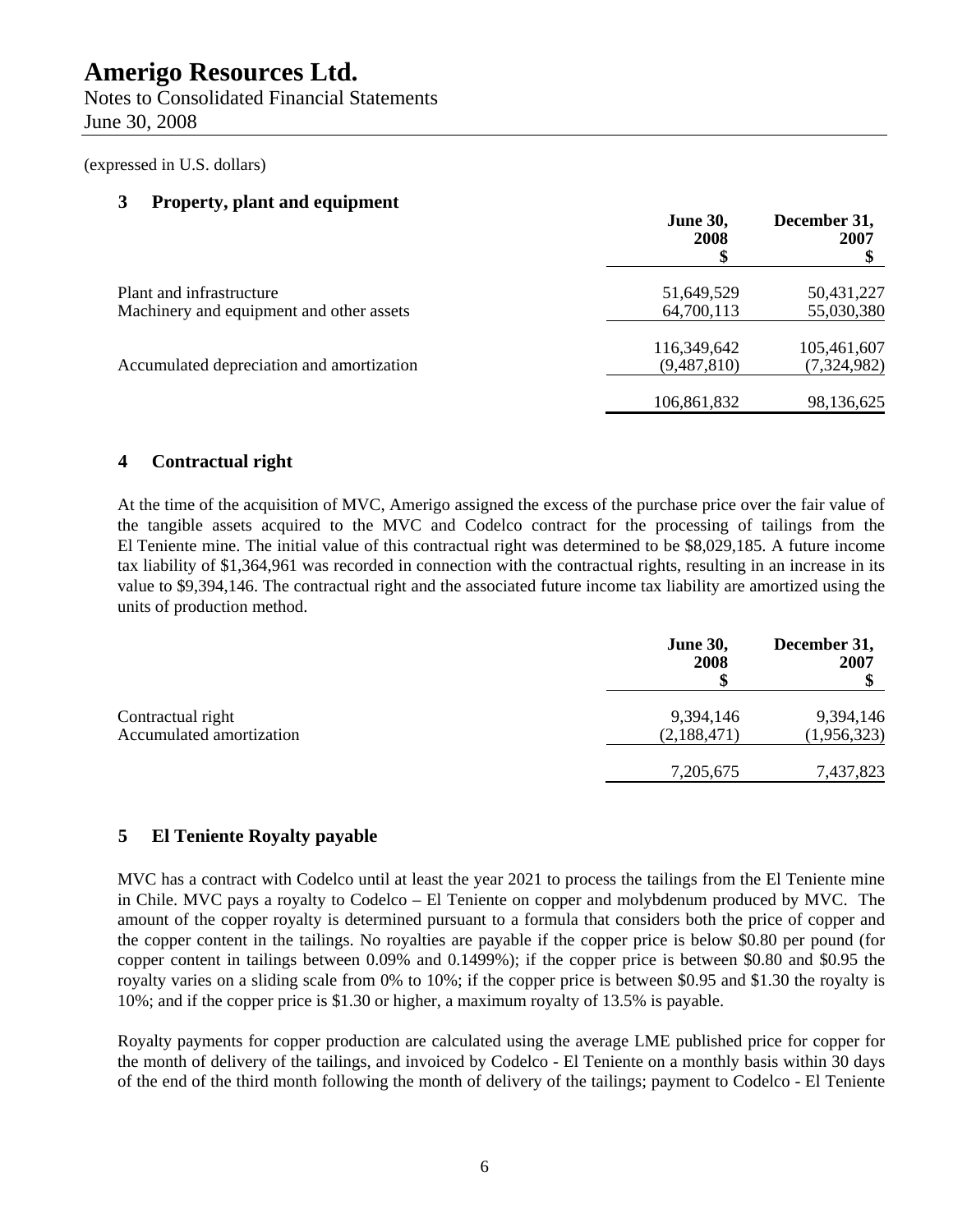Notes to Consolidated Financial Statements June 30, 2008

### (expressed in U.S. dollars)

is made within 10 days of receipt of invoices. Accordingly, royalties payable to Codelco - El Teniente are classified as current liabilities. Adjustments to the El Teniente royalty are recorded on a monthly basis for changes in copper deliveries during the settlement period.

As agreed with Codelco - El Teniente, as of January 1, 2006 the same royalty described in the preceding paragraphs applies to copper extracted from Colihues, except for amounts calculated using half the volume of tailings extracted from Colihues, at an assumed copper grade of 0.32% and an assumed recovery rate of 40%. For these amounts the royalty to Codelco – El Teniente is calculated on a sliding scale from 3% if the copper price is below \$0.80 per pound to a maximum of 15% if the copper price is at \$1.35 per pound or higher.

MVC also pays to Codelco - El Teniente a royalty of 10% of MVC's net revenue received from the sale of molybdenum concentrates.

### **6 Bank loan**

In February 2008 the Company obtained a short-term loan of Chilean Pesos \$2,500,000,000 (approximately \$5,500,000 at the time the loan was granted) from a Chilean bank. The loan bears interest at a monthly rate of 0.67% and matures on September 22, 2008.

### **7 Related party transactions**

a) Non-controlling interests

Amerigo holds its interest in MVC through its subsidiary Amerigo International Holdings Corp. ("Amerigo International"). Amerigo International is controlled by Amerigo and is a wholly-owned subsidiary, except for certain outstanding Class A shares which are shown on Amerigo's Balance Sheet as Non-Controlling Interests at their book value of \$1,000. The Class A shares are owned indirectly by a director and associates of two of the directors of Amerigo.

The holders of the Class A shares are not entitled to any dividend or to other participation in the profits of Amerigo International, except for a total royalty dividend calculated as follows:

- \$0.01 for each pound of copper equivalent produced by MVC or any successor entity to MVC if the price of copper is under \$0.80, or
- \$0.015 for each pound of copper equivalent produced by MVC or any successor entity to MVC if the price of copper is \$0.80 or more.

During the six months ended June 30, 2008, royalty dividends totalling \$262,903 were paid or accrued to the Amerigo International Class A shareholders on the basis described above (six months ended June 30, 2007: \$278,871). Royalty dividends are shown as Non-Controlling Interests in the Consolidated Statements of Operations and Comprehensive Income. At June 30, 2008, \$57,904 of this amount remained outstanding (December 31, 2007: \$61,735).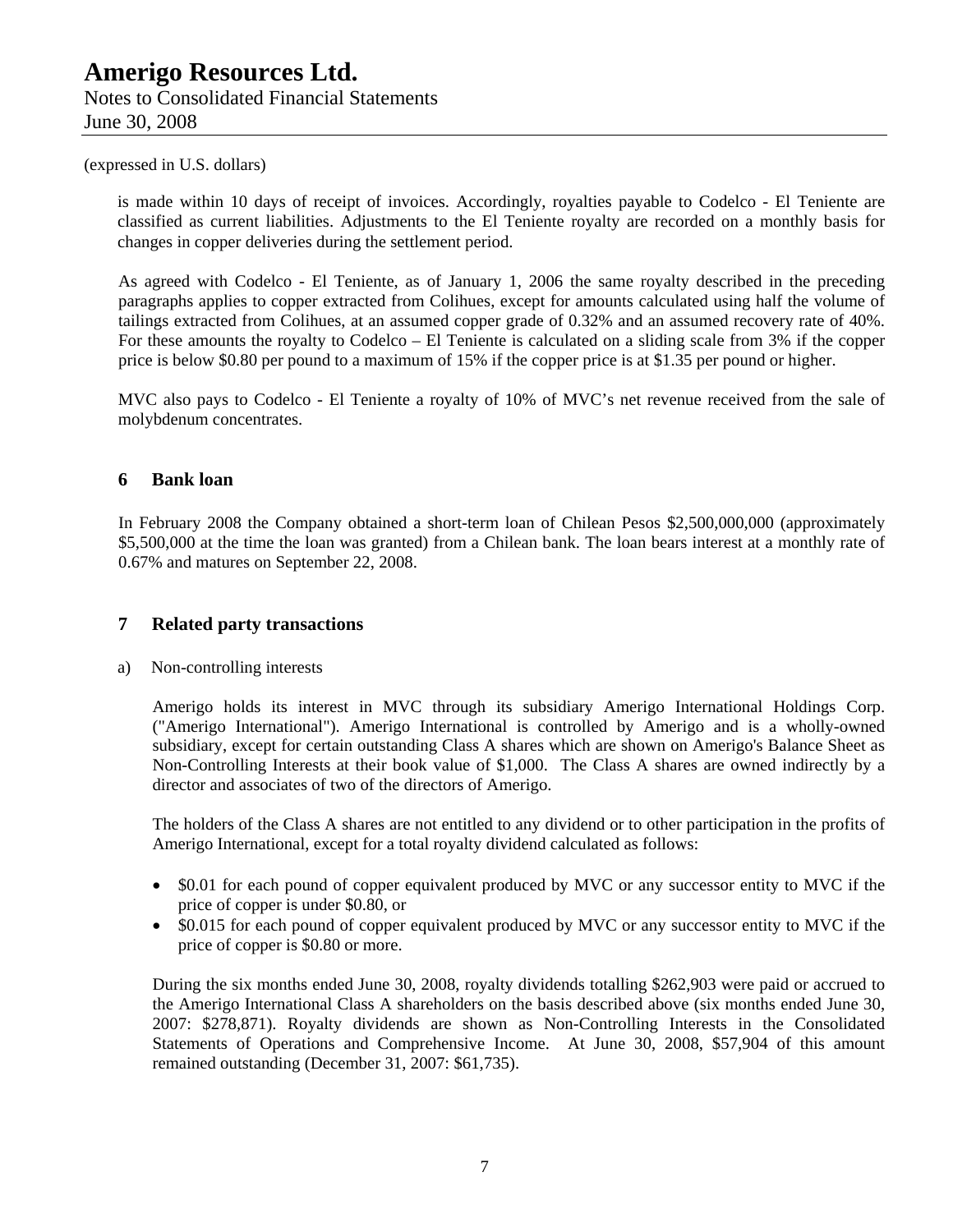Notes to Consolidated Financial Statements June 30, 2008

(expressed in U.S. dollars)

b) Directors fees and remuneration to officers

During the six months ended June 30, 2008 the Company paid or accrued \$313,901 in fees to companies associated with certain directors and officers of Amerigo (Six months ended June 30, 2007: \$317,765). In the same period, Amerigo paid or accrued \$52,253 in directors' fees to independent directors (Six months ended June 30, 2007: \$46,163). Directors' fees and remuneration to officers are categorized as Salaries, Management and Professional Fees in Amerigo's Consolidated Statements of Operations and Comprehensive Income. At June 30, 2008, an aggregate amount of \$34,058 was due to directors and officers for fees, bonuses and reimbursement of expenses in the ordinary course of business (December 31, 2007: \$450,729).

- c) At June 30, 2008 one of Amerigo's officers acted as an officer and another as a director of Nikos Explorations Ltd., a company over which Amerigo exercises significant influence.
- d) At June 30, 2008 two of Amerigo's directors acted as directors of Candente Resource Corp., a company in which the Company holds an investment.
- e) At June 30, 2008 two of Amerigo's officers acted as officers and one of Amerigo's directors acted as a director of Los Andes Copper Ltd., a company in which Amerigo holds an investment.

### **8 Capital stock**

Authorized - Unlimited common shares without par value

### **a) Summary of capital stock issued in the period**

No shares were issued during the six months ended June 30, 2008.

During the six months ended June 30, 2007, 1,089,500 stock options at exercise prices ranging from Cdn\$1.23 to Cdn\$2.43 per stock option were exercised by employees, officers or directors of the Company, for aggregate proceeds of \$1,447,395.

### **b) Purchase of shares for cancellation**

Amerigo has in place a normal course issuer bid through the facilities of the Toronto Stock Exchange ("TSX"), whereby Amerigo is entitled to purchase for cancellation up to 2,000,000 of its common shares during the one-year period ending on November 13, 2008. During the six months ended June 30, 2008, Amerigo purchased and cancelled 333,100 shares at a total cost of \$669,521. The premium on the purchase of shares for cancellation amounted to \$473,961 and was applied against Retained Earnings.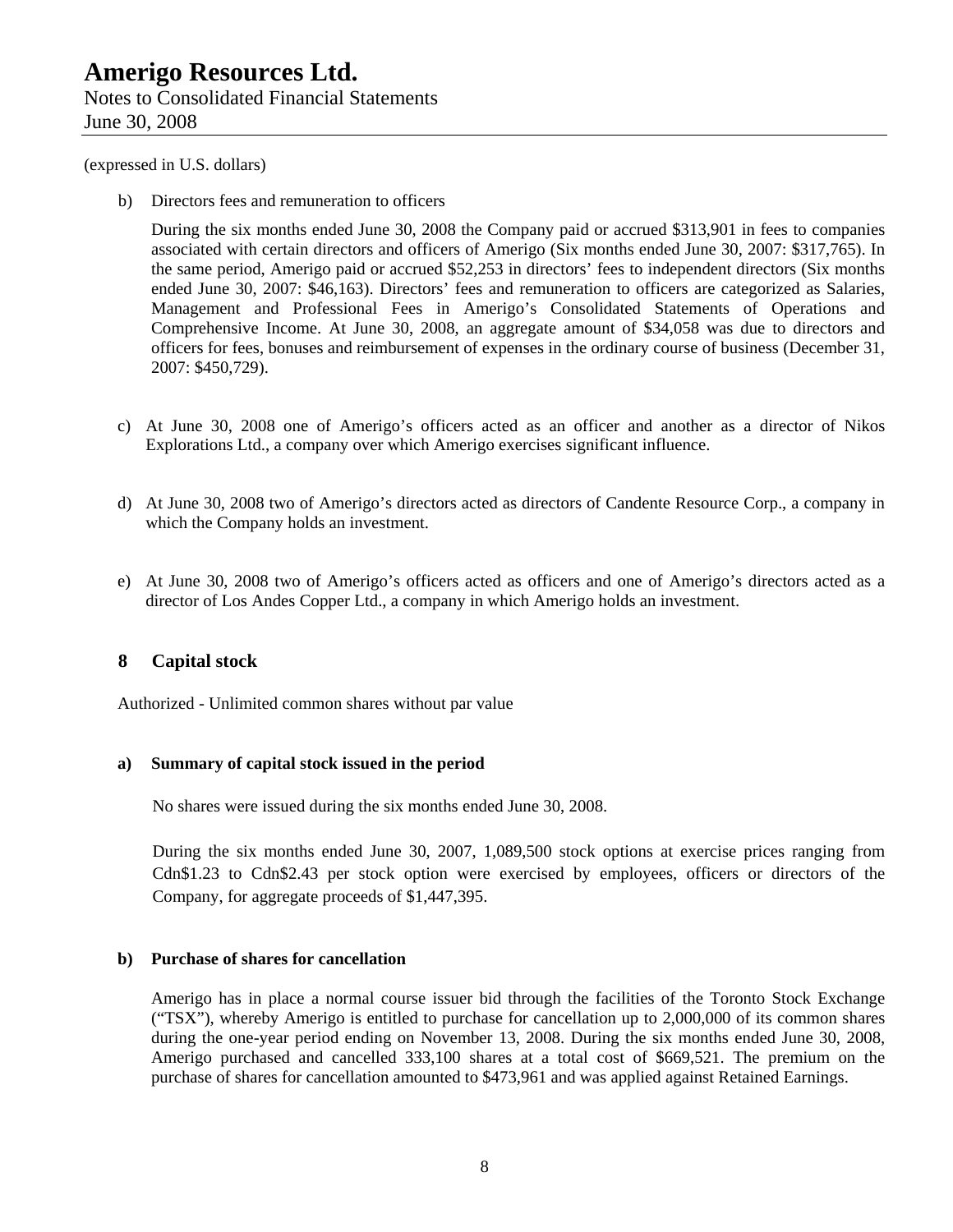Notes to Consolidated Financial Statements June 30, 2008

(expressed in U.S. dollars)

There were no Amerigo shares purchased and cancelled under the normal course issuer bid in the six months ended June 30, 2007.

#### **c) Stock options**

#### **Stock option plan**

Amerigo established a stock option plan (the "Plan") on April 2, 2003, which was amended on June 20, 2006 at Amerigo's annual general meeting. Amerigo's Board of Directors (the "Board") administers the Plan, whereby it may from time to time grant options to purchase common shares of Amerigo to directors, officers, key employees and certain other persons who provide services to the Company. In accordance with the current terms and provisions of the Plan, the maximum aggregate number of common shares issuable under the Plan must not exceed 10% of Amerigo's issued and outstanding common shares at the date of any grant and the aggregate number of common shares reserved for issuance to any one person under the Plan in any 12-month period must not exceed 5% of Amerigo's outstanding common shares, on a non-diluted basis. The exercise price of an option is determined by the Board, but can be no less than the closing price of Amerigo's common shares on the TSX on the day preceding the date of grant, less the maximum discount permitted by the policies of the TSX and subject to the minimum exercise price per common share permitted by the TSX. Options must be exercised within a five-year period from the date of grant. Vesting periods are determined by the Board.

A summary of the Company's stock options at June 30, 2008 and December 31, 2007 and the changes for the six-month and twelve-month periods ending on those dates is presented below:

|                           | <b>Six months ended</b><br><b>June 30,</b><br>2008 |                                                      |                        | <b>Twelve months ended</b><br>December 31,<br>2007   |
|---------------------------|----------------------------------------------------|------------------------------------------------------|------------------------|------------------------------------------------------|
|                           | Outstanding<br>options                             | Weighted<br>average<br>exercise<br>price<br>$Cdn$ \$ | Outstanding<br>options | Weighted<br>average<br>exercise<br>price<br>$Cdn$ \$ |
| Balance – start of period | 3,365,000                                          | 2.38                                                 | 2,902,000              | 2.14                                                 |
| Granted                   | 1,055,000                                          | 2.13                                                 | 1,760,000              | 2.23                                                 |
| Exercised                 |                                                    |                                                      | (1,089,500)            | 1.54                                                 |
| Cancelled                 |                                                    |                                                      | (207, 500)             | 2.21                                                 |
| Outstanding               | 4,420,000                                          | 2.32                                                 | 3,365,000              | 2.38                                                 |
| Exercisable               | 3,892,500                                          | 2.35                                                 | 3,365,000              | 2.38                                                 |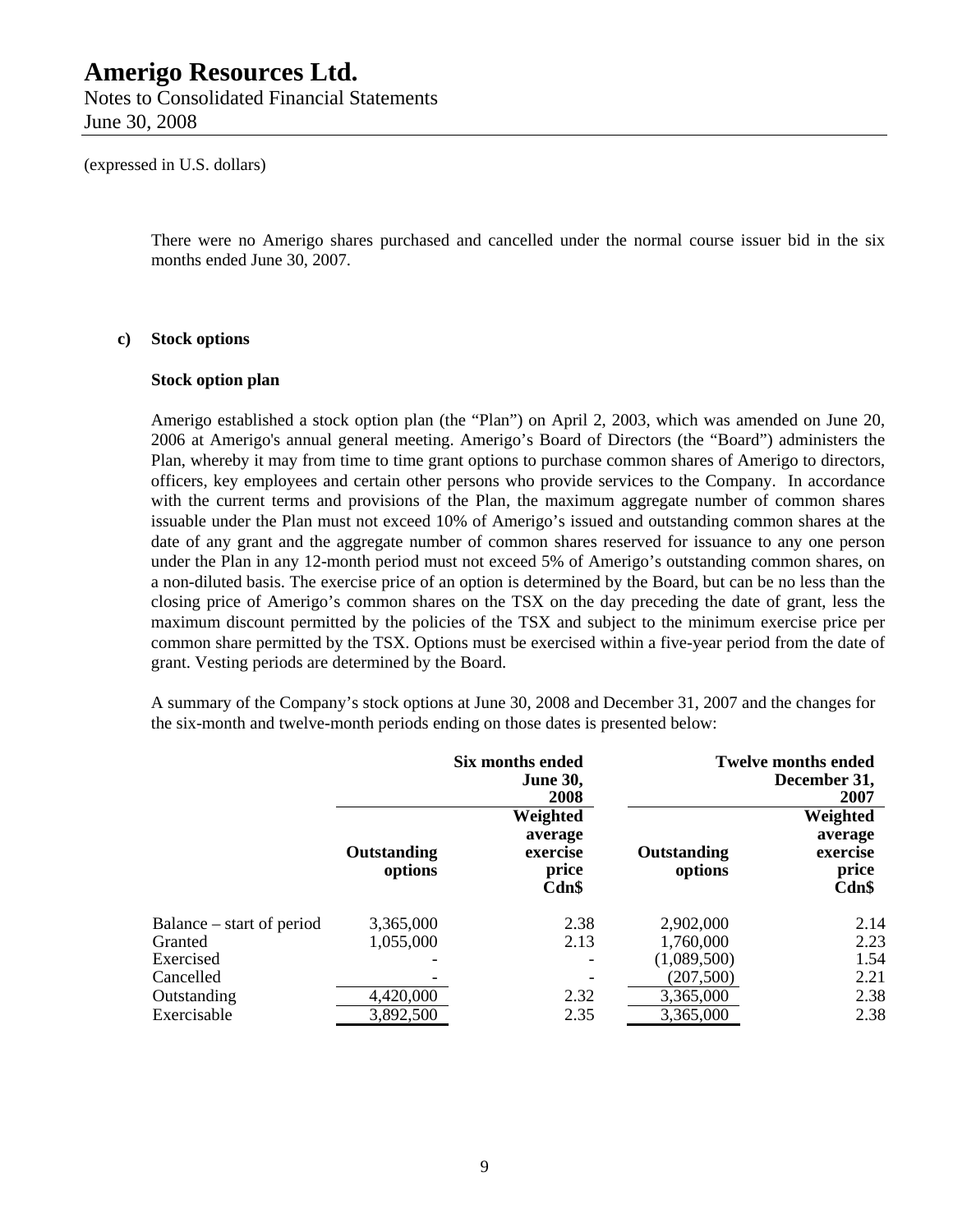Notes to Consolidated Financial Statements June 30, 2008

(expressed in U.S. dollars)

On March 20, 2008, Amerigo granted stock options to purchase an aggregate of 1,055,000 common shares to directors, officers and employees of the Company, with an exercise price of Cdn\$2.13 per share, expiring on March 20, 2013. The options vest in four equal quarterly instalments, on March 20, April 1, July 1 and October 1, 2008. Amerigo recorded stock-based compensation expense of \$243,012 relating to this grant in the six months ended June 30, 2008.

On February 28, 2007, Amerigo granted stock options to purchase an aggregate of 1,760,000 common shares to directors, officers and employees of the Company, with an exercise price of Cdn\$2.23 per share, expiring on February 28, 2012. The options vested in four equal quarterly instalments, on March 31, June 30, September 30 and December 31, 2007; 52,500 options were cancelled prior to vesting. Amerigo recorded stock-based compensation expense of \$657,040 for this grant in the six months ended June 30, 2007, of which \$114,369 was charged to Cost of Sales in respect of the options granted to MVC employees and \$542,671 was grouped to Other Expenses.

On August 4, 2006 Amerigo granted stock options to purchase an aggregate of 200,000 common shares to a consultant and an officer of the Company, with an exercise price of Cdn\$2.43 per share, expiring on August 4, 2011. The options vested in four equal quarterly instalments, on September 30, 2006, December 31, 2006, March 31, 2007 and June 30, 2007; 25,000 options were cancelled prior to vesting. For the options that vested in the six months ended June 30, 2007, Amerigo recorded stock-based compensation expense of \$45,000 grouped to Other Expenses.

In the year ended December 31, 2007, 207,500 options at a weighted average price of Cdn\$2.21 expired unexercised.

### **Value assigned to stock options**

|                                                                           | <b>June 30,</b><br>2008 | December 31,<br>2007  |
|---------------------------------------------------------------------------|-------------------------|-----------------------|
| Balance – beginning of period                                             | 1,949,218               | 1,603,180             |
| Options granted<br>Transfer to capital stock on exercise of stock options | 243,012                 | 898,682<br>(552, 644) |
| Balance – end of period                                                   | 2,192,230               | 1,949,218             |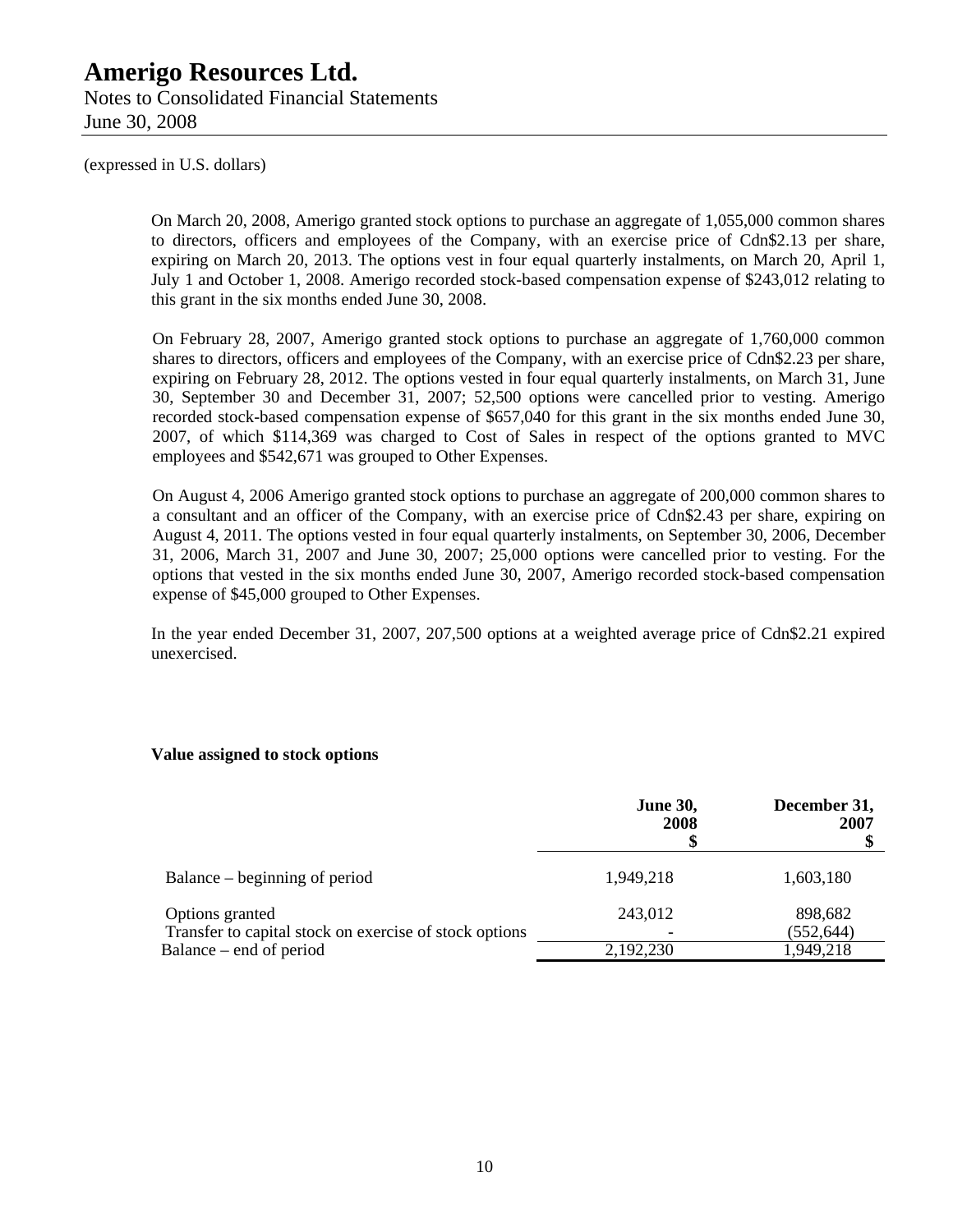Notes to Consolidated Financial Statements June 30, 2008

(expressed in U.S. dollars)

The Company estimated the fair value of each option grant based on the Black-Scholes Option Pricing Model with the following weighted average assumptions:

|                                 | 2008      | 2007       |
|---------------------------------|-----------|------------|
| Expected dividend yield         | 6.10%     | 4.89%      |
| Expected stock price volatility | 47.29%    | 47.67%     |
| Risk-free interest rate         | 2.91%     | 4.04%      |
| Expected life of options        | 2.3 years | 2.21 years |

The following stock options were outstanding and exercisable as at June 30, 2008:

| Range of exercise<br>prices<br>Cdn\$ | <b>Number</b><br>exercisable | Weighted average remaining<br>contractual life | <b>Weighted average</b><br>exercise price<br>Cdn\$ |
|--------------------------------------|------------------------------|------------------------------------------------|----------------------------------------------------|
| 1.60 to 2.40<br>2.40 to 2.71         | 2,522,500<br>1,370,000       | 3.63 years<br>2.68 years                       | 2.16<br>2.69                                       |
|                                      | 3,892,500                    |                                                |                                                    |

### **d) Dividends**

On February 27, 2008 Amerigo declared a semi-annual dividend of Cdn 6.5¢ per share paid on April 2, 2008 to shareholders of record as of March 25, 2008, for a total of \$6,018,524.

On February 24, 2007 Amerigo declared a semi-annual dividend of Cdn 6.5¢ per share paid on April 4, 2007 to shareholders of record as of March 27, 2007, for a total of \$5,286,918; on July 30, 2007 the Board of Directors of Amerigo declared a second semi-annual dividend of Cdn 6.5¢ per share paid on August 31, 2007 to shareholders of record as of August 22, 2007, for a total of \$5,802,371.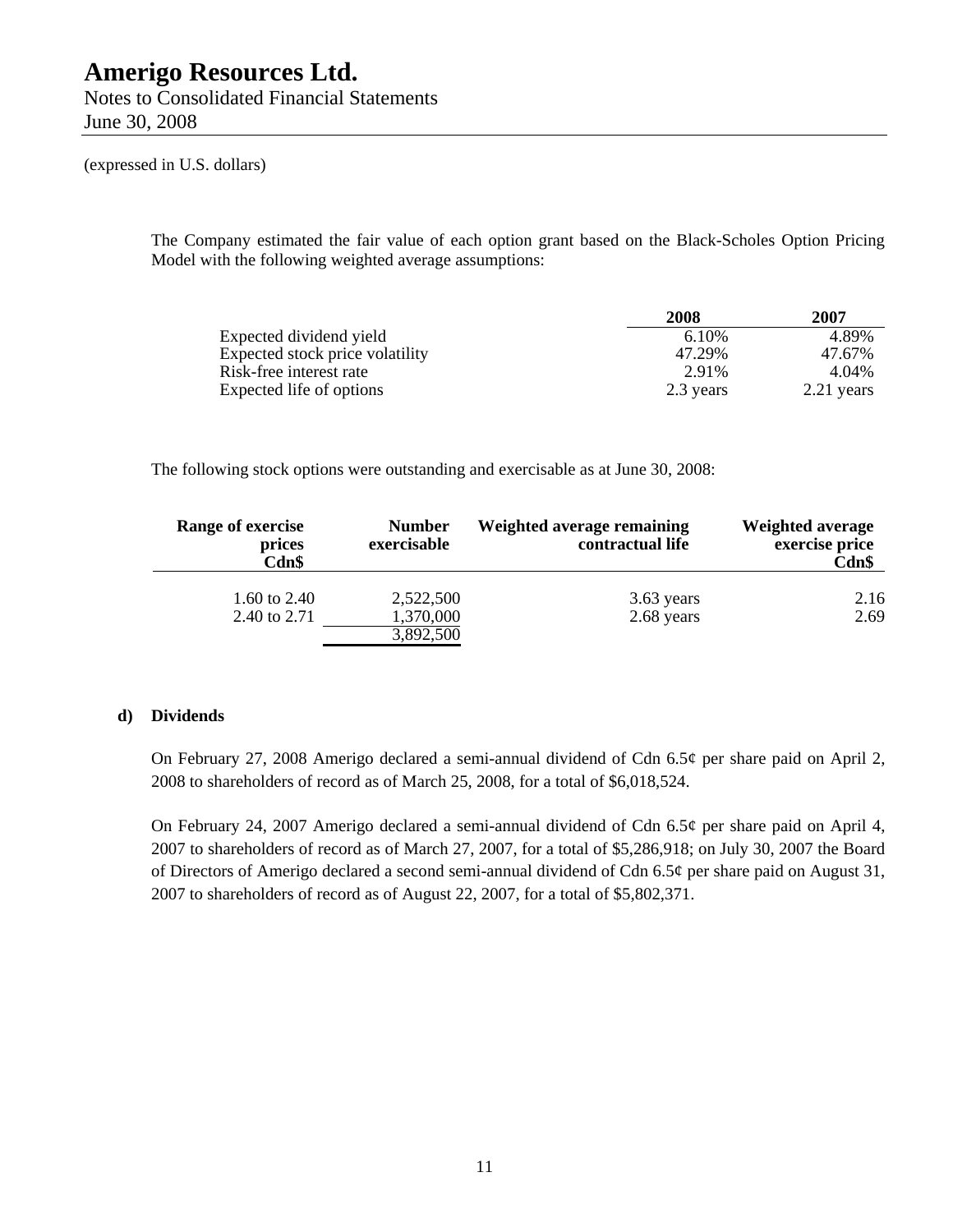Notes to Consolidated Financial Statements June 30, 2008

(expressed in U.S. dollars)

#### **9 Investments**

|                                                                    | <b>June 30,</b><br>2008<br>\$ | December 31,<br>2007    |
|--------------------------------------------------------------------|-------------------------------|-------------------------|
| Available for sale investment –<br>Common shares of a TSX issuer   | 14,952,556                    | 17,939,991              |
| Available for sale investment –<br>Common shares of a TSX-V issuer | 1,987,425                     | 2,251,090               |
| Available for sale investments                                     | 16,939,981                    | 20,191,081              |
| Equity investment –<br>Common shares of a TSX-V issuer             | 950,253<br>17,890,234         | 980,374<br>21, 171, 455 |

### **a) Investment in common shares of a TSX issuer**

At various dates during 2007 and 2008, the Company acquired for investment purposes 10.8 million common shares of an issuer listed on the Toronto, Lima and Frankfurt Stock Exchanges, at an aggregate cost of \$15,861,986. Adjustments to fair market value are required at each balance sheet date; as at June 30, 2008 these adjustments totalled (\$909,430). Given that the investment was designated as "available for sale" for accounting purposes, which means it is an investment that is not held for trading, gains or losses arising from changes in fair value are recorded in Accumulated Other Comprehensive Income (Loss) in the Company's Balance Sheet until the investment is sold or management determines that an other than temporary impairment in the value of the investment has occurred, at which time gains or losses will be transferred into earnings.

At June 30, 2008 this issuer's closing share price was Cdn\$1.40 per share, and the fair market value of the Company's approximately 13% investment in this issuer was \$14,952,556. During the six months ended June 30, 2008, the Company recorded fair value adjustments of (\$5,117,416) to this investment (Six months ended June 30, 2007: \$997,656).

### **b) Investment in common shares of a TSX-V issuer**

In November 2007, Amerigo acquired for investment purposes 4 million common shares of an issuer listed on the TSX Venture Exchange. The aggregate cost of the investment was \$2,063,308. Adjustments to fair market value are required at each balance sheet date; at June 30, 2008 these adjustments totalled (\$75,883). The investment was designated as "available for sale" for accounting purposes.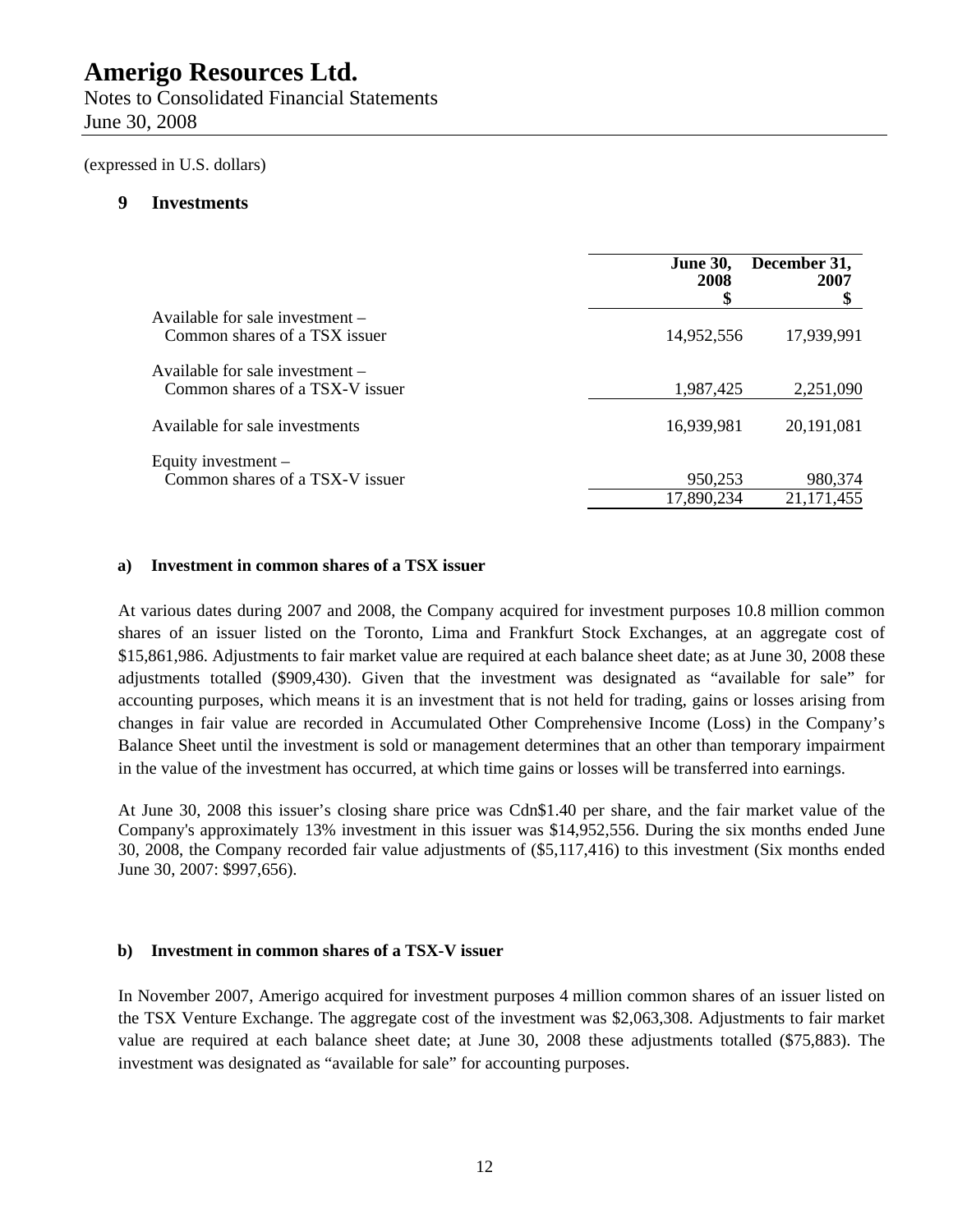Notes to Consolidated Financial Statements June 30, 2008

### (expressed in U.S. dollars)

At June 30, 2008 this issuer's closing share price was Cdn\$0.50 per share, and the fair market value of Amerigo's approximately 5% investment in this issuer was \$1,987,425. During the six months ended June 30, 2008, the Company recorded fair value adjustments of (\$263,665) to this investment (\$nil in the six months ended June 30, 2007).

### **c) Equity investment in common shares of a TSX-V issuer**

In fiscal 2004 Amerigo entered into an agreement to sell a 100% interest in three Canadian exploration properties to a TSX-V issuer for consideration of 10,000,000 shares of the issuer. On August 18, 2006, Amerigo acquired a further 1.7 million units of the issuer at a cost of \$268,200. Each unit is comprised of one common share and one warrant entitling Amerigo to purchase an additional share of the issuer at a price of Cdn\$0.25 per share until August 18, 2008. At June 30, 2008, Amerigo held 11,666,667 common shares and 1,666,667 warrants of the issuer, which represent approximately 26% of the issuer's issued and outstanding common shares at that date.

Amerigo accounts for this investment using the equity method, given that Amerigo is considered to have significant influence over this investment. An investment loss of \$30,122 was recorded in the six months ended June 30, 2008. At June 30, 2008 this issuer's closing share price was Cdn\$0.12 per share and Amerigo held approximately 26% of the issued and outstanding shares of the issuer.

### **10 Accounting for Financial Instruments**

#### *Fair Values*

The Company's financial instruments include cash and cash equivalents, accounts receivable, investments, accounts payable and accrued liabilities, El Teniente royalty payable and short-term bank loan. The fair value of these financial instruments equals their carrying value. The Company's investments in common shares of a TSX issuer and common shares of a TSX-V issuer are classified as "available for sale" for accounting purposes.

### *Credit Risk*

Financial instruments that potentially subject the Company to credit risk consist of cash and cash equivalents and accounts receivable. The Company has an Investment Policy which requires that cash and cash equivalents can only be deposited in Permitted Investments with certain minimum credit ratings.

### *Foreign Exchange Risk*

The Company faces foreign exchange risk exposures arising from transactions denominated in foreign currencies. The Company's main foreign exchange risks arise with respect to the Canadian dollar and the Chilean Peso. Copper and molybdenum sales are denominated in US dollars, and the majority of operating expenses are in Chilean Pesos. The Company has elected not to actively manage this exposure at this time.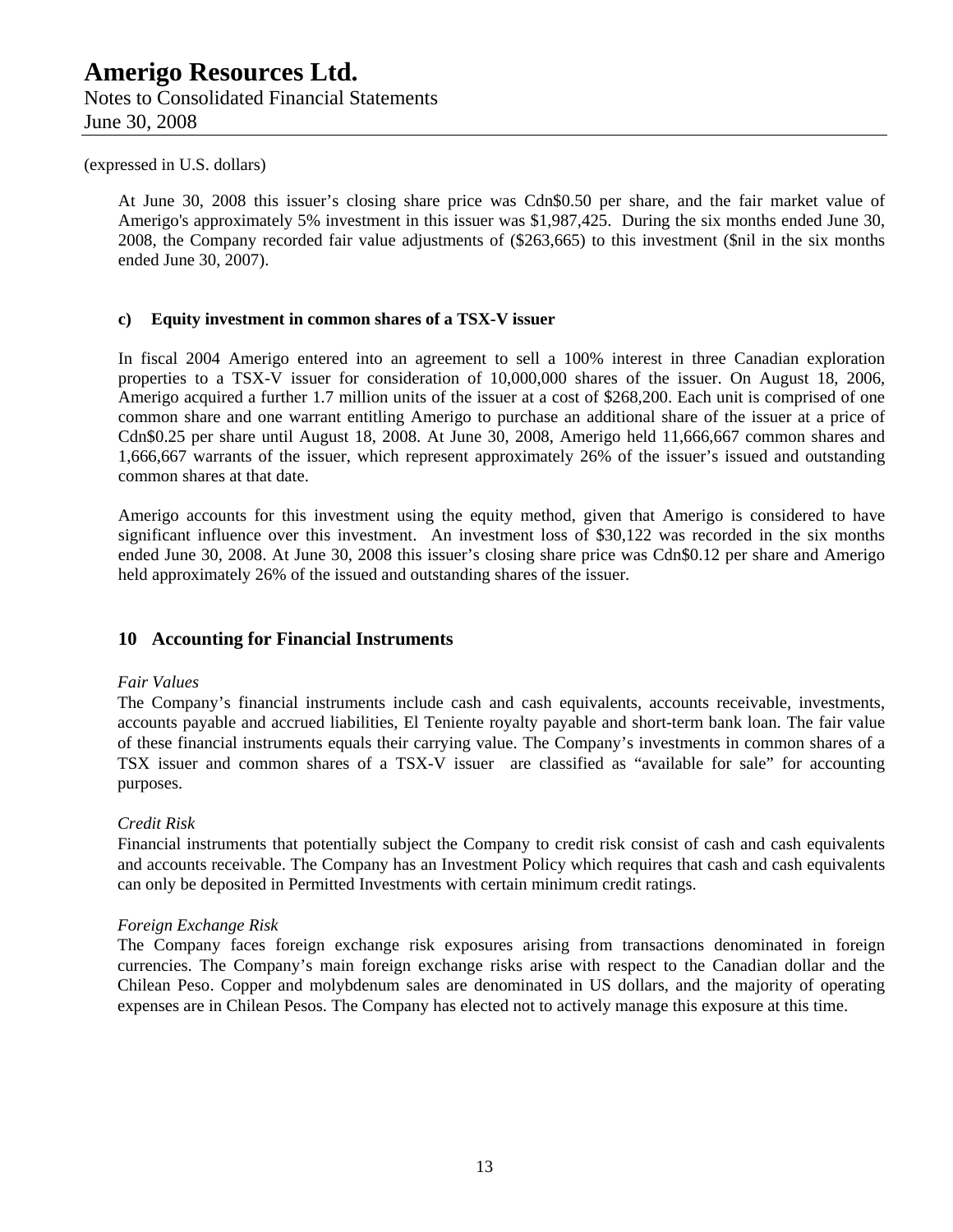Notes to Consolidated Financial Statements June 30, 2008

(expressed in U.S. dollars)

#### *Commodity Price Risk*

The Company faces commodity price risk arising from changes to the market prices for copper and molybdenum from the time of delivery of concentrates to the time of final price settlement. The Company has elected not to actively manage this exposure at this time.

### *Interest Rate Risk*

Included in the results of operation of the Company are interest income on US Dollar, Canadian Dollar and Chilean Peso cash and cash equivalents. The Company also has an outstanding short-term bank loan in Chilean Pesos. The Company's interest rate risk mainly arises from the interest rate impact on its cash and cash equivalents, and to a lesser degree, the interest rate impact on current debt. The Company's preference is to borrow at fixed rates. Cash and cash equivalents receive interest based on market interest rates. As at June 30, 2008, with other variables unchanged, a 1% change in Prime rates would have had an insignificant impact on net earnings, and no effect on Comprehensive Income.

### **11 Capital Risk Management**

The Company's objectives when managing capital are to safeguard its ability to continue as a going concern, to provide an adequate return on investment to shareholders and to maintain a flexible capital structure which optimizes the cost of capital at acceptable risk.

Under normal operating conditions, the Company maintains a limited amount of debt, if any, on its Balance Sheet. Debt will usually be of a short-term nature, obtained from commercial banks to cover working capital timing differences.

### **12 Supplemental Disclosure with Respect to Cash Flows**

|                                                          | Six months      | Six months      |
|----------------------------------------------------------|-----------------|-----------------|
|                                                          | ended           | ended           |
|                                                          | <b>June 30,</b> | <b>June 30,</b> |
|                                                          | 2008            | 2007            |
|                                                          | \$)             | \$)             |
| Cash paid during the period for interest                 | 58,860          | 7,848           |
| Cash paid during the period for income taxes             | 2,938,636       | 3,298,493       |
| Change in accounts payable related to the acquisition of |                 |                 |
| plant and equipment                                      | (1,654,637)     | 4,033,768       |
|                                                          | <b>June 30,</b> | December 31,    |
|                                                          | 2008            | 2007            |
|                                                          | \$)             | \$)             |
| Cash                                                     | 820,536         | 2,553,334       |
| Cash equivalents                                         | 10,372,459      | 14,159,296      |
|                                                          | 11,192,995      | 16,712,630      |